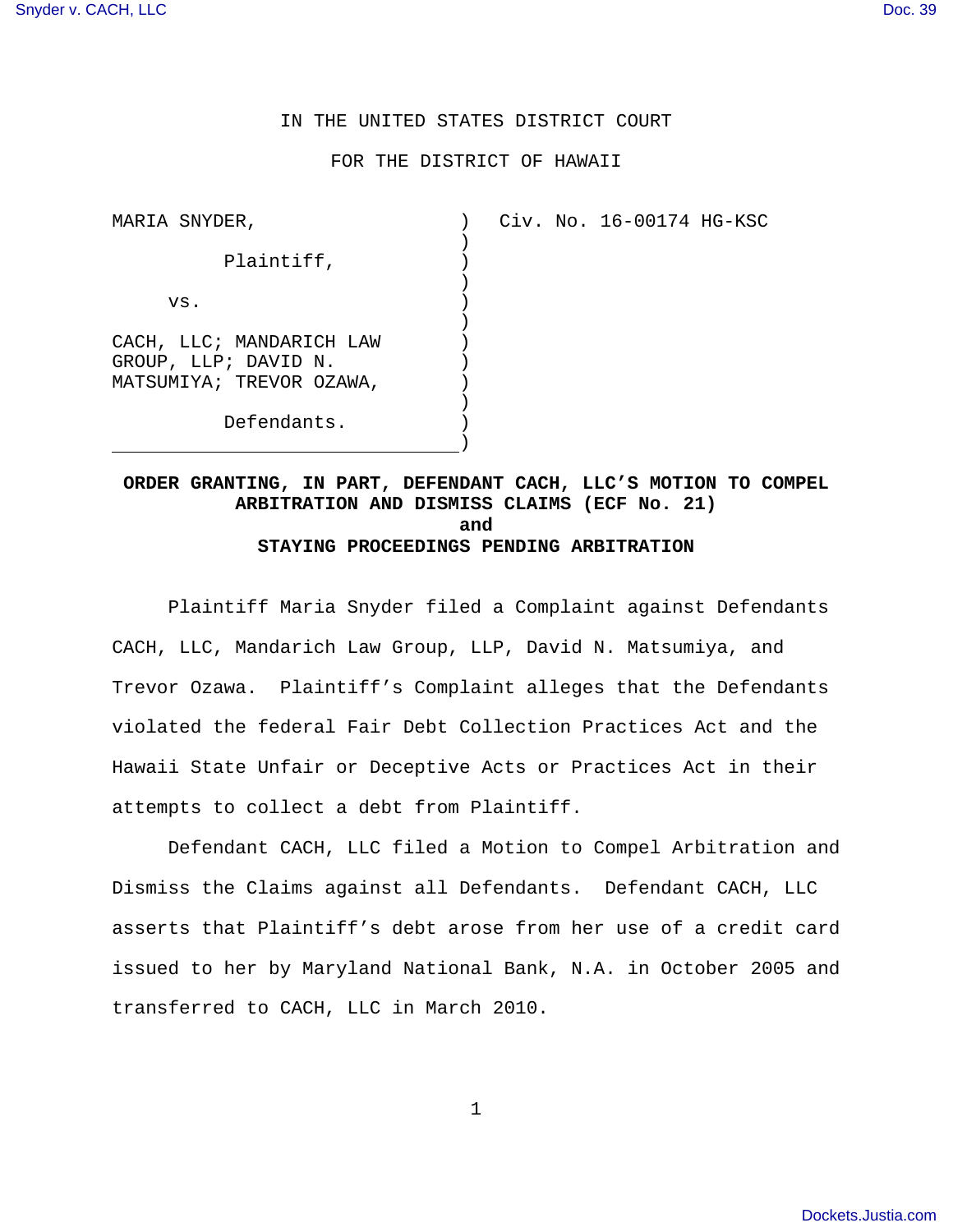Defendant CACH, LLC asserts that Plaintiff's credit card account was opened pursuant to a credit card agreement that contained an arbitration provision. Defendant CACH, LLC argues that the threshold issue of arbitrability is required to be determined by an arbitrator pursuant to the arbitration provision in Plaintiff's credit card agreement.

Defendant CACH, LLC's Motion to Compel Arbitration and Dismiss Claims (ECF No. 21) is **GRANTED, IN PART.**

Proceedings are **STAYED** pending the arbitrator's ruling on the threshold question of arbitrability.

## **PROCEDURAL HISTORY**

On April 14, 2016, Plaintiff Maria Snyder filed a Complaint against Defendants CACH, LLC, Mandarich Law Group, LLP, David N. Matsumiya, and Trevor Ozawa. (Complaint, ECF No. 1).

On July 5, 2016, Defendant CACH, LLC filed DEFENDANT CACH'S MOTION TO COMPEL ARBITRATION AND DISMISS CLAIMS. (ECF No. 21).

On July 21, 2016, Plaintiff filed PLAINTIFF'S RESPONSE IN OPPOSITION TO DEFENDANTS' MOTION TO COMPEL ARBITRATION AND DISMISS CLAIMS. (ECF No. 26).

On August 4, 2016, Defendant CACH, LLC filed its REPLY BRIEF IN SUPPORT OF MOTION TO COMPEL ARBITRATION AND DISMISS CLAIMS. (ECF No. 28).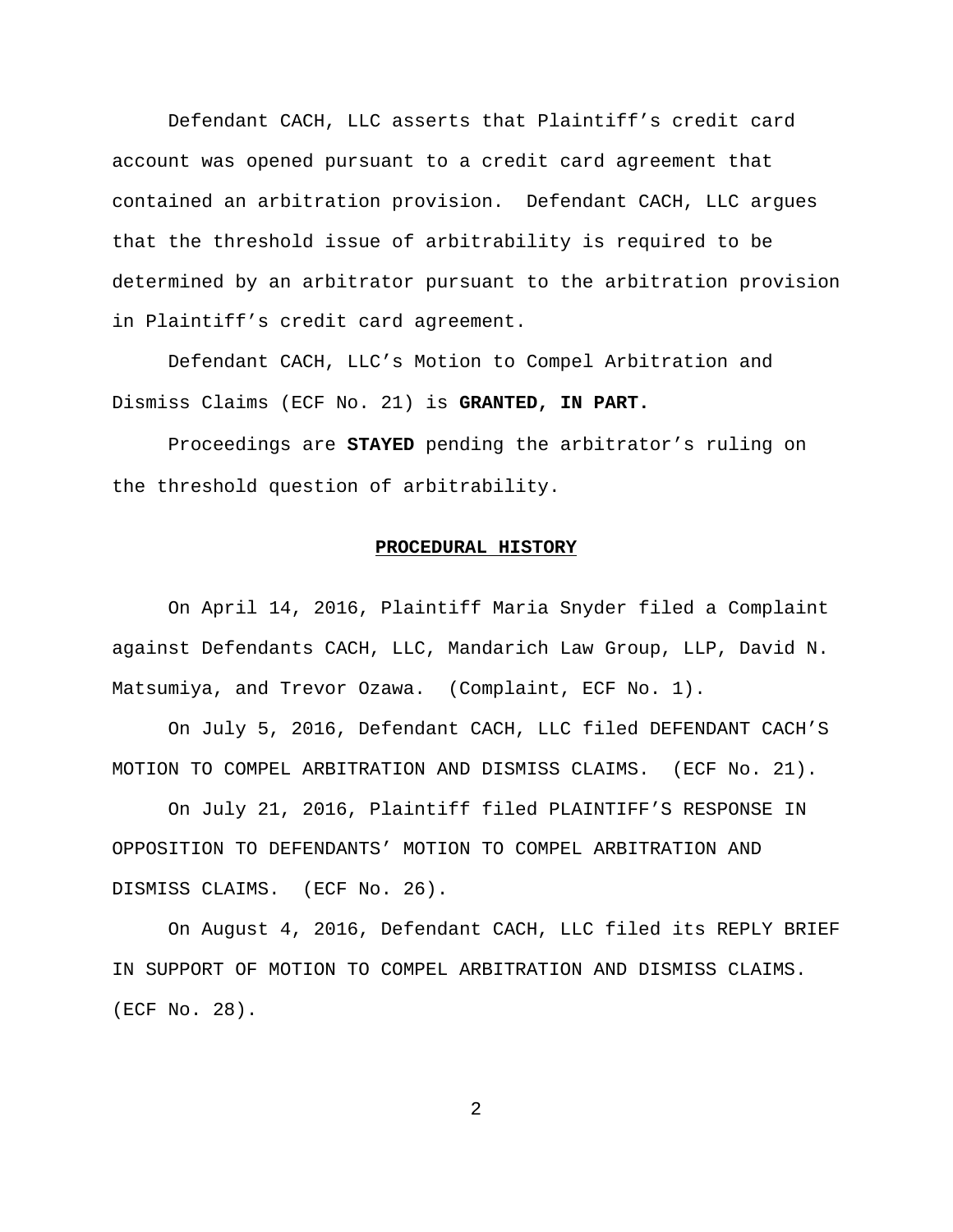On September 20, 2016, Plaintiff filed PLAINTIFF'S NOTICE OF FILING SUPPLEMENTAL AUTHORITY IN SUPPORT OF PLAINTIFF'S RESPONSE IN OPPOSITION TO DEFENDANT CACH'S MOTION TO COMPEL ARBITRATION AND DISMISS CLAIMS. (ECF No. 31).

On September 23, 2016, Defendant CACH, LLC filed CACH, LLC'S RESPONSE TO PLAINTIFF'S NOTICE OF SUPPLEMENTAL AUTHORITY IN REGARDS TO CACH, LLC'S MOTION TO COMPEL ARBITRATION AND DISMISS CLAIMS. (ECF No. 32).

On October 18, 2016, the Court issued a Minute Order requesting additional briefing from the Parties. (ECF No. 33).

On October 26, 2016, Defendant CACH, LLC filed DEFENDANTS' SUPPLEMENTAL BRIEF IN SUPPORT OF MOTION TO COMPEL ARBITRATION AND DISMISS CLAIMS RE: ROSS V. BANK OF AMERICA AND CHOICE OF LAW. (ECF No. 34).

On November 2, 2016, Plaintiff filed PLAINTIFF'S SUPPLEMENTAL RESPONSE IN OPPOSITION TO DEFENDANTS' MOTION TO COMPEL ARBITRATION AND DISMISS CLAIMS IN RE: ROSS V. BANK OF AMERICA AND CHOICE OF LAW. (ECF No. 35).

On November 10, 2016, the Court held a hearing on DEFENDANT CACH, LLC'S MOTION TO COMPEL ARBITRATION AND DISMISS CLAIMS. (ECF No. 38).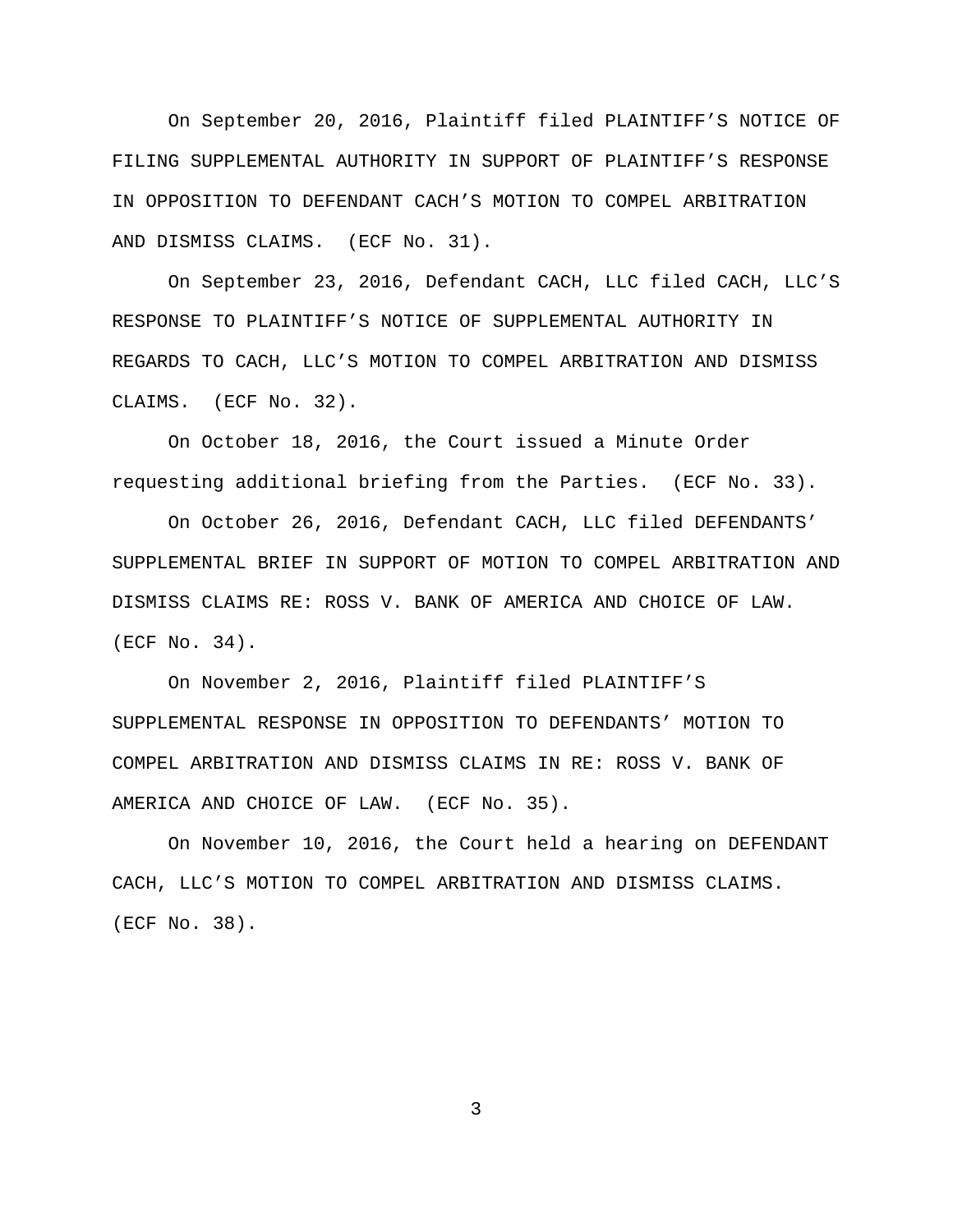#### **BACKGROUND**

Plaintiff Maria Snyder asserts that in October 2005 she opened a credit card account with Maryland National Bank, N.A. In 2006, the account was transferred to Bank of America, N.A. (USA), also known as FIA Card Services, Inc. ("Bank of America"). (Complaint at ¶¶ 10-11, ECF No. 1).

Plaintiff alleges that in March 2009, Bank of America reported to Equifax that Plaintiff had a delinquent credit card balance in the amount of  $$8,064.$  (Complaint at  $\P$  19, ECF No. 1; Equifax Credit Report attached as Ex. 1 to Complaint, ECF No. 1- 1).

On February 23, 2010, Bank of America entered into a settlement in a federal class-action lawsuit in Ross v. Bank of America, N.A. (USA), MDL No. 1409, Civ. No. 07-7116 (S.D. N.Y. 2010). Plaintiff claims that pursuant to the settlement agreement, Bank of America agreed that it would not enforce the arbitration provisions set forth in certain credit card agreements, including hers.

According to Defendant CACH, LLC, the Ross settlement is not applicable to Plaintiff because Plaintiff's credit card account was transferred from Bank of America to Defendant CACH, LLC before the Ross settlement was finalized. (See Affidavit of Sale and Certification of Debt attached as Ex. B to Def.'s Motion, ECF  $No. 21-2).$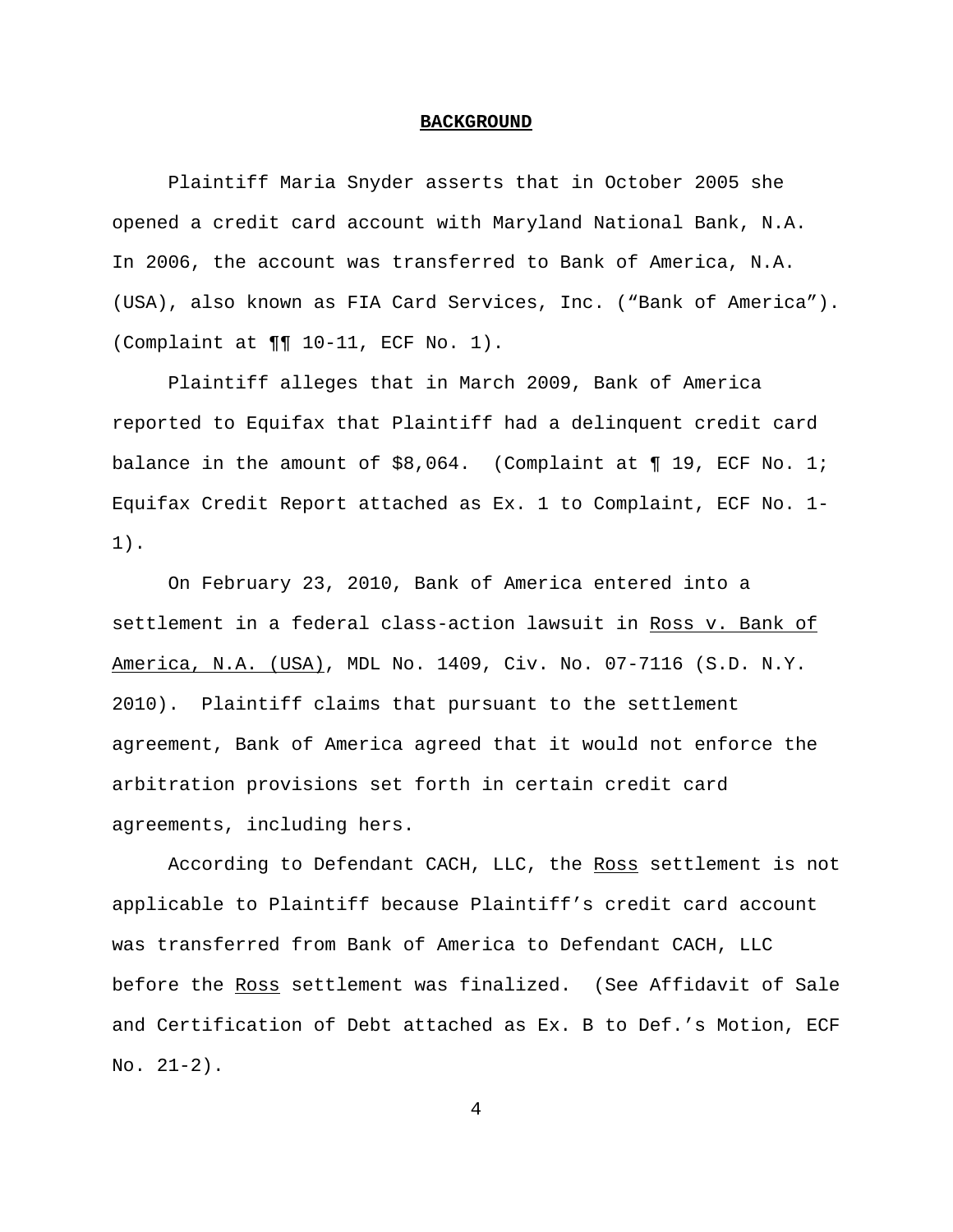On April 15, 2015, Defendant CACH, LLC, with the assistance of Defendant Attorney David N. Matsumiya and Defendant Mandarich Law Group, filed a lawsuit in the District Court of the First Circuit, State of Hawaii. (Complaint at ¶¶ 20-28, ECF No. 1; State Court Complaint in CACH, LLC v. Snyder, filed on April 15, 2015, attached as Ex. 2 to Pla.'s Complaint, ECF No. 1-2). The lawsuit was filed against Plaintiff Snyder in an attempt to collect her credit card debt. (Id.)

On August 25, 2015, in the Hawaii State Court proceedings, Defendant CACH, LLC filed a Motion for Summary Judgment. Defendant Trevor Ozawa, an attorney with Defendant Mandarich Law Group, was involved in the effort to collect Plaintiff Snyder's credit card debt. (Complaint at ¶ 44, ECF No. 1; Motion for Summary Judgment filed in State Court in CACH, LLC v. Snyder, filed on August 25, 2015, attached as Ex. 4 to Pla.'s Complaint, ECF No.  $1-4$ ).

The Hawaii State Court judge denied the Motion for Summary Judgment. (Complaint at ¶ 60, ECF No. 1; Order Denying CACH, LLC's Motion for Summary Judgment filed in State Court in CACH, LLC v. Snyder, filed on Sept. 10, 2015, attached as Ex. 5 to Pla.'s Complaint, ECF No. 1-5).

According to the Hawaii State Court's Docket, the case was dismissed on December 17, 2015, when Defendant Ozawa did not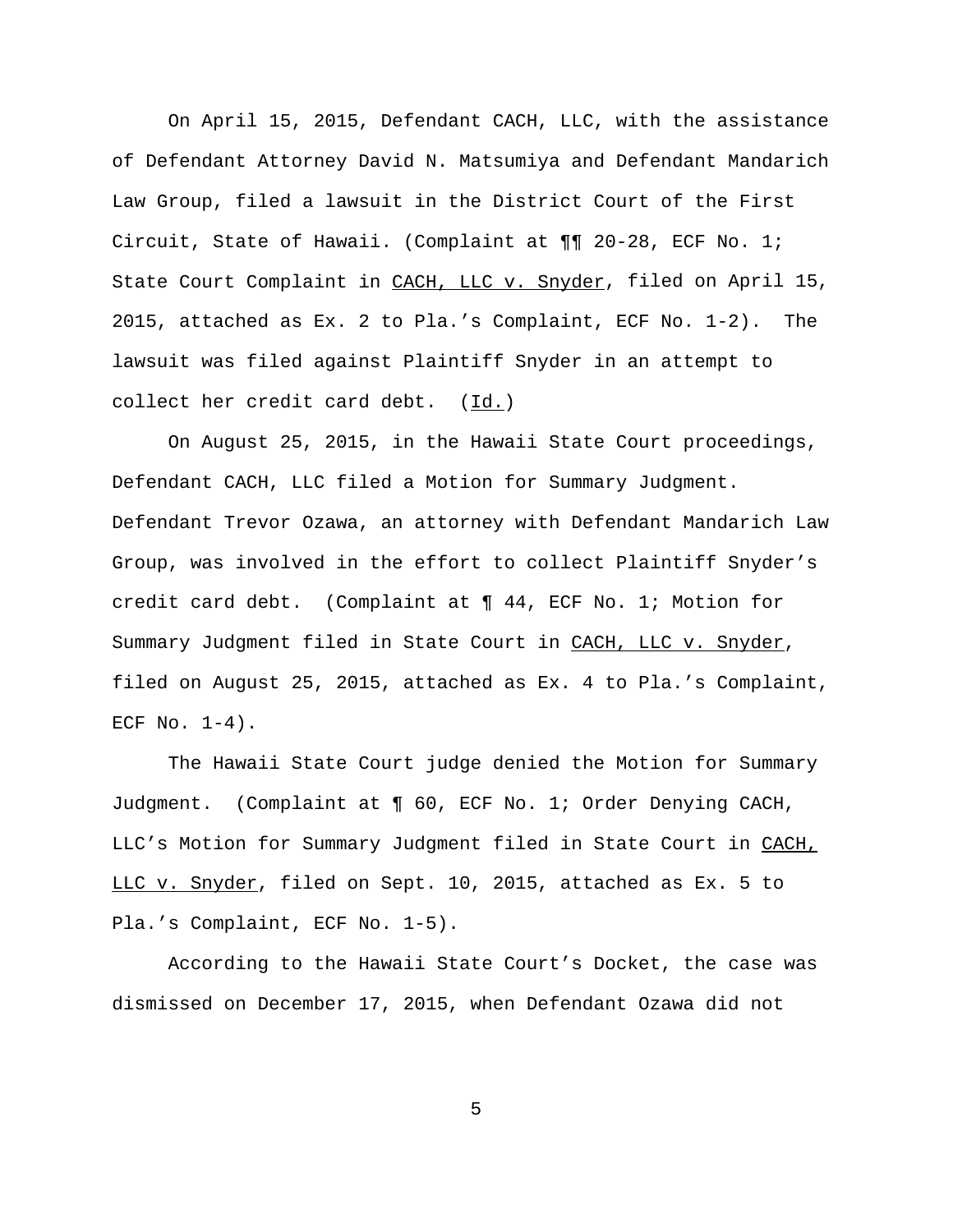appear at a hearing. (Minutes for Hearing dated December 17, 2015, CACH, LLC v. Snyder, 1RC 15-1-002967).

Approximately four months later, on April 14, 2016, Plaintiff filed her Complaint in this Court. Plaintiff's Complaint alleges violations of the federal Fair Debt Collection Practices Act and the Hawaii State Unfair or Deceptive Acts or Practices Act against all Defendants for their alleged actions in trying to recover the credit card debt in Hawaii State Court. (Complaint, ECF No. 1).

In the case before the Court here, Defendant CACH, LLC filed a Motion to Compel Arbitration on behalf of itself and the remaining Defendants as its agents. Defendant CACH, LLC asserts that the threshold questions of arbitrability are matters that should be decided by an arbitrator and not the Court. Defendant CACH, LLC argues that the clear and unmistakable language contained in the arbitration provision of the Plaintiff's Credit Card Account Agreement mandates that an arbitrator decide the issues of arbitrability.

## **STANDARD OF REVIEW**

The Federal Arbitration Act provides that "a contract evidencing a transaction involving commerce to settle by arbitration a controversy thereafter arising ... shall be valid, irrevocable, and enforceable, save upon such grounds as exist at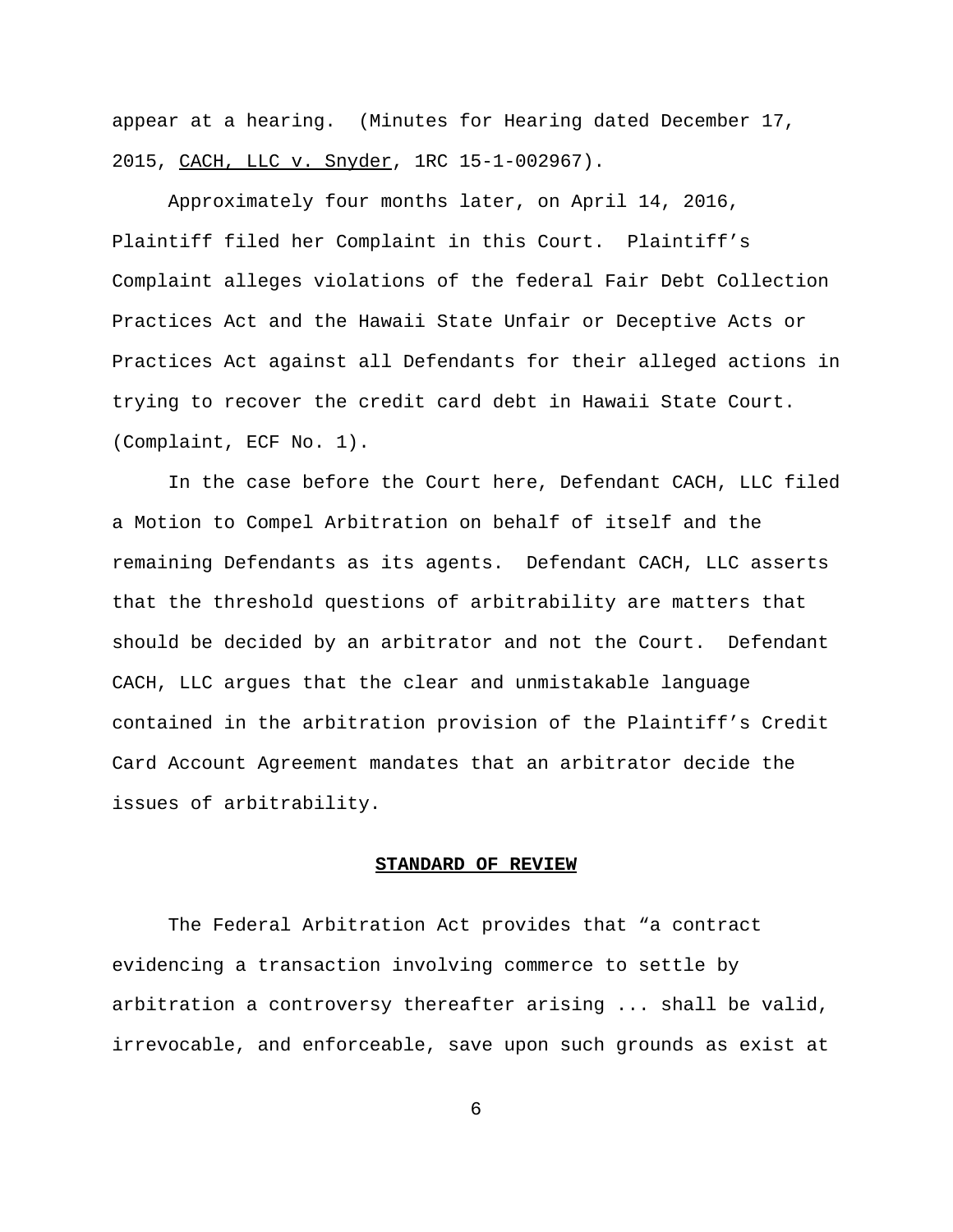law or in equity for the revocation of any contract." 9 U.S.C. § 2. The Federal Arbitration Act reflects a "liberal federal policy favoring arbitration agreements." Gilmer v. Interstate/Johnson Lane Corp., 500 U.S. 20, 25 (1991) (quoting Moses H. Cone Mem. Hosp. v. Mercury Constr. Corp., 460 U.S. 1, 24 (1983)).

Pursuant to the Federal Arbitration Act, parties to an arbitration agreement may seek an order from the District Court to compel arbitration. 9 U.S.C. § 4. The "first task of a court asked to compel arbitration of a dispute is to determine whether the parties agreed to arbitrate the dispute. The court is to make this determination by applying the 'federal substantive law of arbitrability, applicable to any agreement within the coverage of the Act.'" Mitsubishi Motors Corp. v. Soler Chrysler–Plymouth, Inc., 473 U.S. 614, 626 (1985) (internal citations omitted). The Federal Arbitration Act mandates that District Courts "shall" direct the parties to proceed to arbitration on issues as to which an arbitration agreement has been agreed. Dean Witter Reynolds Inc. v. Byrd, 470 U.S. 213, 218 (1985).

There is a presumption that courts will decide which issues are arbitrable. Oracle America, Inc. v. Myriad Group A.G., 724 F.3d 1069, 1072 (9th Cir. 2013). The presumption is overcome when there is clear and unmistakable evidence that the parties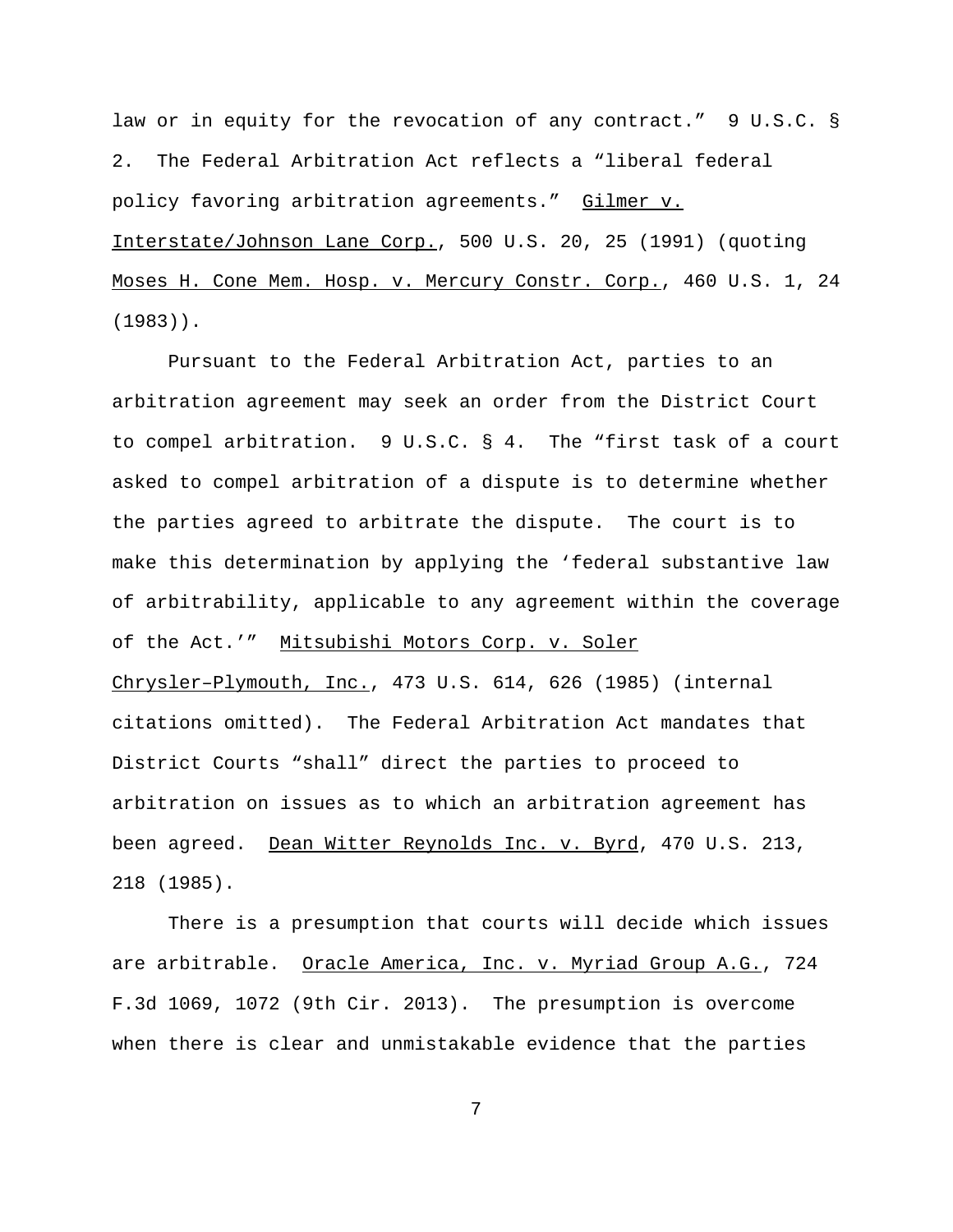agreed to arbitrate threshold questions of arbitrability. Rent-A-Center, West, Inc. v. Jackson, 561 U.S. 63, 69 (2010); Momot v. Mastro, 652 F.3d 982, 988 (9th Cir. 2011). The language of an arbitration agreement may establish if the question of arbitrability is for the court or an arbitrator. Fadal Machining Ctrs, LLC v. Compumachine, Inc., 461 Fed. Appx. 630, 632 (9th Cir. 2011).

#### **ANALYSIS**

## **I. Plaintiff Entered Into a Credit Card Account Agreement that Contained an Arbitration Provision**

The contract at issue is the Credit Card Account Agreement entered into by Plaintiff Maria Snyder and Maryland National Bank, N.A. in 2005. (Credit Card Account Agreement, attached as Ex. 2 to Declaration of Yekaterina Livits ("Livits Decl."), ECF No. 21-5).

Plaintiff takes the position that she did not enter into the Credit Card Account Agreement. (Pla.'s Opp. at p. 2, 11, ECF No. 26).

Defendant CACH, LLC attached the Declaration of Yekaterina Livits to its Motion to Compel Arbitration. (Livits Decl. attached to Def.'s Motion, ECF No. 21-3). Livits stated in her Declaration that she has personal knowledge of Plaintiff's debt and Credit Card Account Agreement as "custodian of records for CACH and based on [her] review of CACH's business records [that]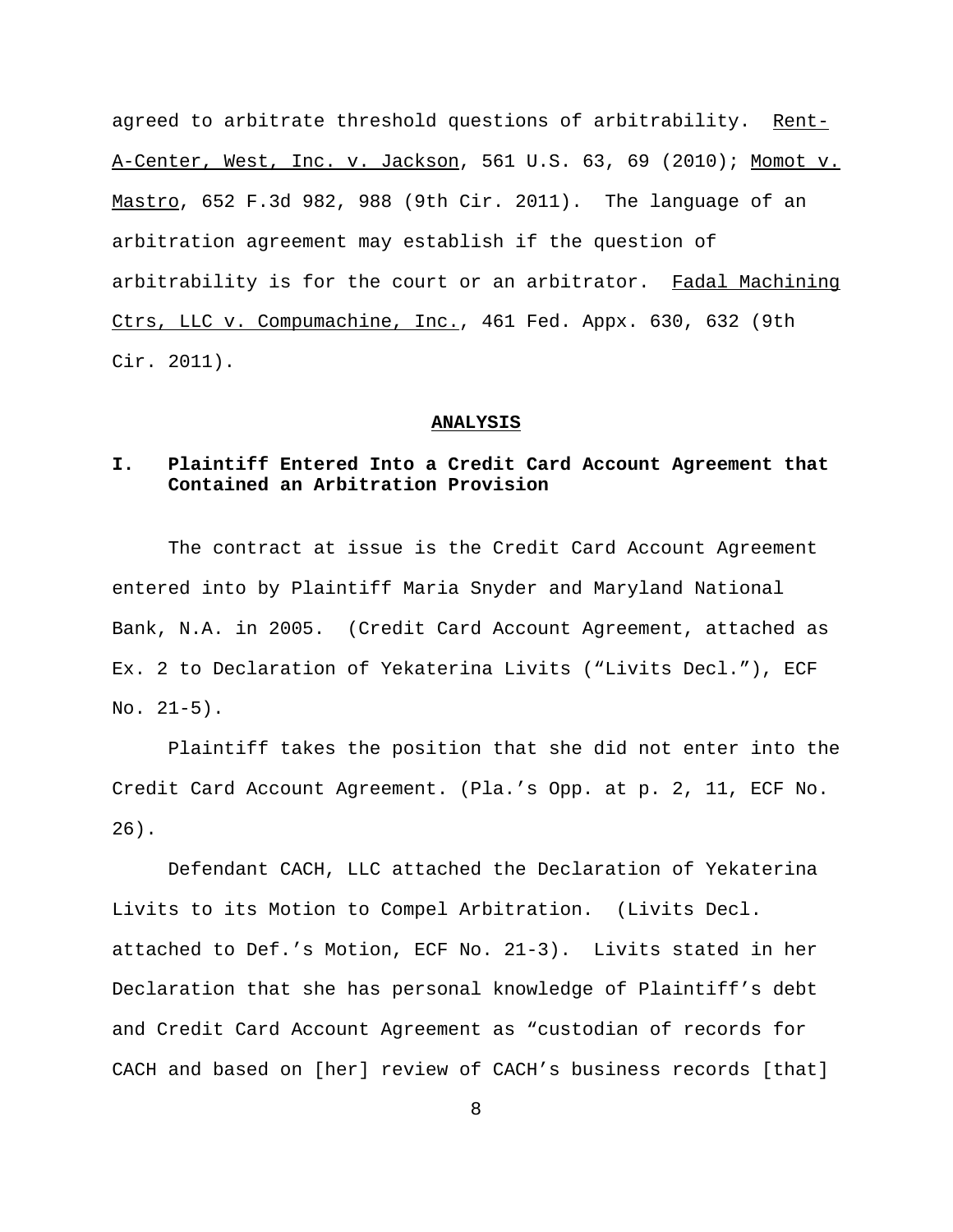were maintained in the regular course and scope of business."  $(\underline{Id.}$  at  $\P 5)$ .

Livits stated in her Declaration that Plaintiff received a Credit Card Account Agreement from Maryland National Bank, N.A. on or about October 14, 2005, when she opened a credit card account with Maryland National Bank, N.A.  $(\underline{Id.}$  at  $\P 7)$ .

According to Livits' Declaration, on March 19, 2010, Plaintiff Snyder's credit card account debt was transferred to Defendant CACH, LLC in the amount of \$8,064.80 with an account number that ended in 3447. (Id. at  $\P\P$  8-12). A copy of the Loan Sale and the Loan Schedule, which listed Plaintiff's name and corresponding account number, was attached to the Livits Declaration. (Loan Sale and Loan Schedule Documents attached as Ex. 1 to Livits Decl., ECF No. 21-4).

A copy of the Credit Card Account Agreement that was provided to Plaintiff Snyder was also attached to the Livits Declaration. (Credit Card Account Agreement, attached as Ex. 2 to Livits Decl., ECF No. 21-5). The Credit Card Account Agreement stated Plaintiff's name "MARIA V P SNYDER" on the front page. (Id. at p. 1).

Plaintiff's main contention is that "Defendants produced no competent evidence that Ms. Snyder actually signed anything agreeing to arbitrate disputes arising out of the FDCPA or otherwise." (Pla.'s Opp. at p. 2, pp. 11-13, ECF No. 26).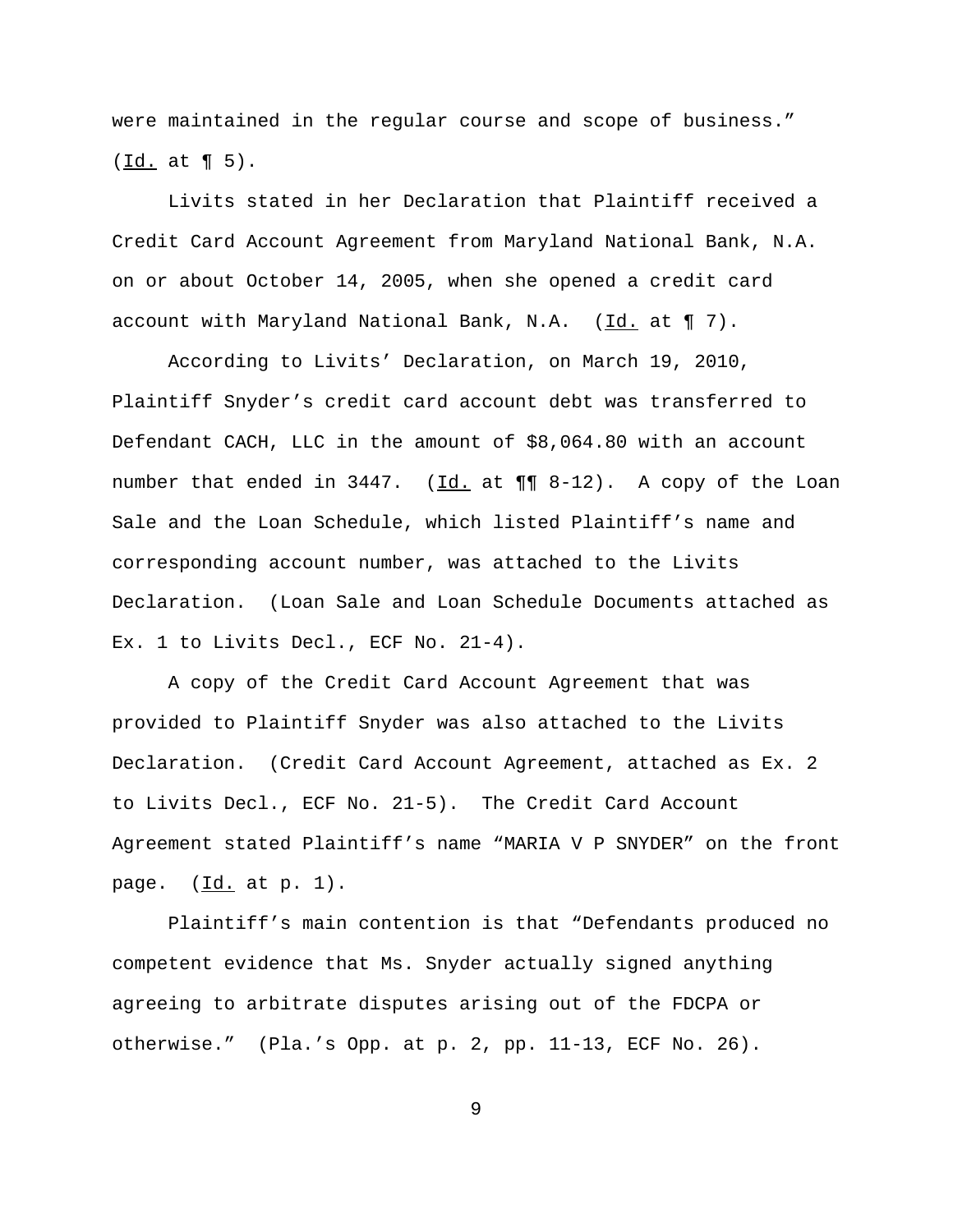The Declaration of Livits, as the custodian of records, is sufficient to demonstrate that the Credit Card Account Agreement existed. Fed. R. Evid. 803(6); Davis v. CACH, LLC, 2015 WL 913392, \*4 (N.D. Cal. March 2, 2015) (finding the Declaration of Yekaterina Livits was sufficient to consider the Cardmember Agreement at issue for purposes of the Motion to Compel Arbitration); Cage v. CACH, LLC, 2014 WL 2170431, \*2-\*3 (W.D. Wash. May 22, 2014).

Signatures are not necessary to bind a credit card holder to the credit card account agreement. Krulee v. Receivables Performance Management, LLC, 2015 WL 3638546, \*4 (N.D. Cal. June 11, 2015); Cage v. CACH, LLC, 2014 WL 2170431, \*3 (W.D. Wash. May 22, 2014); Stinger v. Chase Bank, USA, NA, 265 Fed. Appx. 224, 227 (5th Cir. 2008). By using the card, Plaintiff demonstrated an intent to be bound by the terms of the Credit Card Account Agreement. Ackerberg v. Citicorp USA, Inc., 898 F. Supp.2d 1172, 1176 (N.D. Cal. 2012).

Defendant CACH, LLC provided a copy of the Credit Card Account Agreement. Defendant CACH, LLC submitted evidence that Plaintiff entered into an agreement that contained an arbitration provision.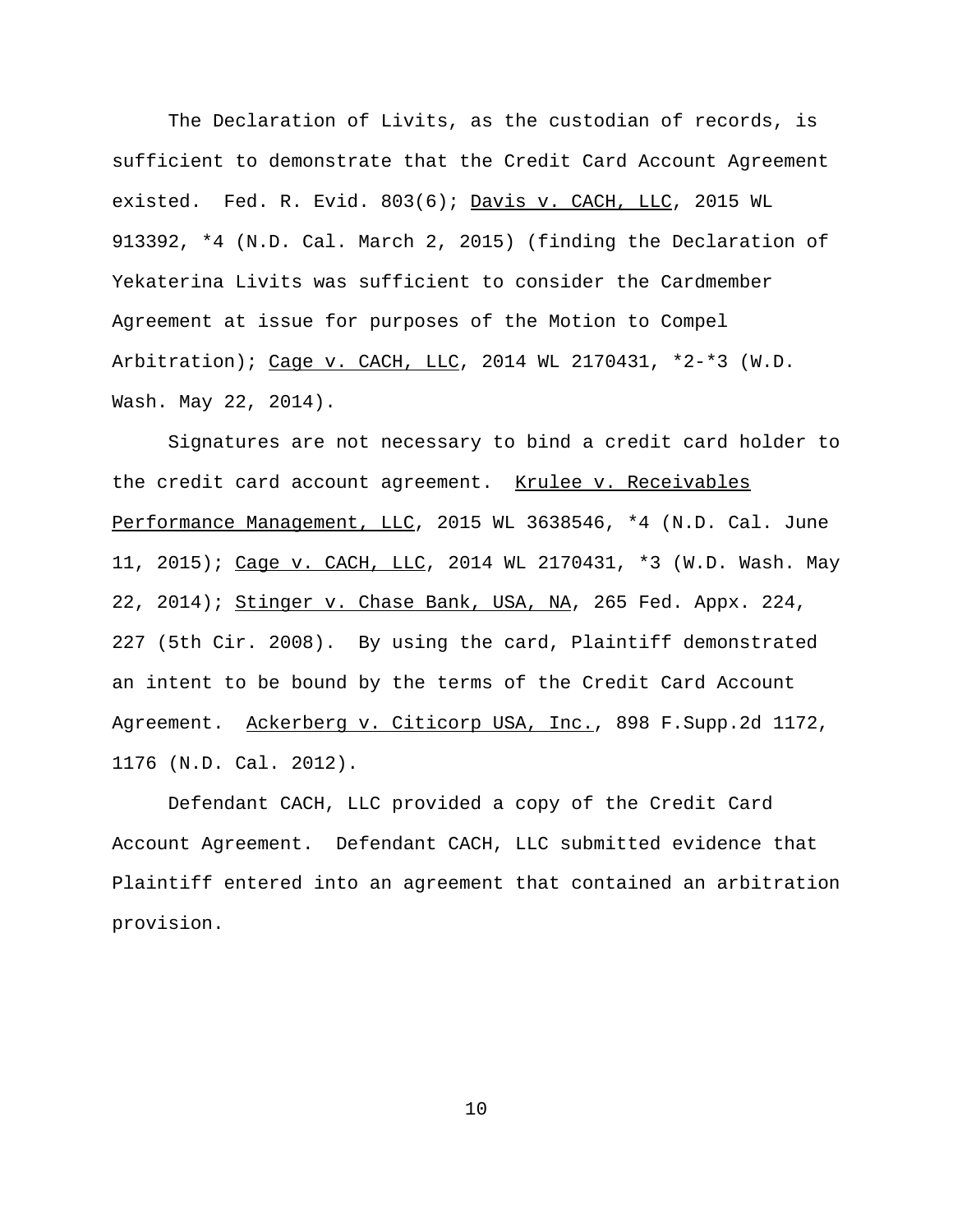## **II. The Federal Arbitration Act Applies in This Case**

When confronted with an arbitration provision in an agreement, the District Court must first consider whether the agreement at issue is of the kind covered by the Federal Arbitration Act. In re Van Dusen, 654 F.3d 838, 844-45 (9th Cir. 2011).

The Federal Arbitration Act applies to any written provision to arbitrate disputes in a contract arising out of a transaction involving interstate commerce. 9 U.S.C. § 2; Moses H. Cone Mem. Hosp. v. Mercury Const. Corp., 460 U.S. 1, 24 (1983). The Act reflects a "national policy favoring arbitration" and emphasizes that valid arbitration agreements must be rigorously enforced. Am. Ex. Co. v. Italian Colors Rest., 133 S.Ct. 2304, 2308-09 (2013); Preston v. Ferrer, 552 U.S. 346, 349 (2008). The principal purpose of the Federal Arbitration Act is to ensure that private arbitration agreements are enforced according to their terms. AT&T Mobility LLC v. Concepcion, 563 U.S. 333, 344 (2011).

The Federal Arbitration Act applies in this case. The Credit Card Account Agreement stated, "[t]his arbitration agreement is made pursuant to a transaction involving commerce, and shall be governed by the Federal Arbitration Act, 9 U.S.C. §§ 1-16 ('FAA')." (Credit Card Account Agreement at p. 28, ECF No. 21-5). The Federal Arbitration Act applies to arbitration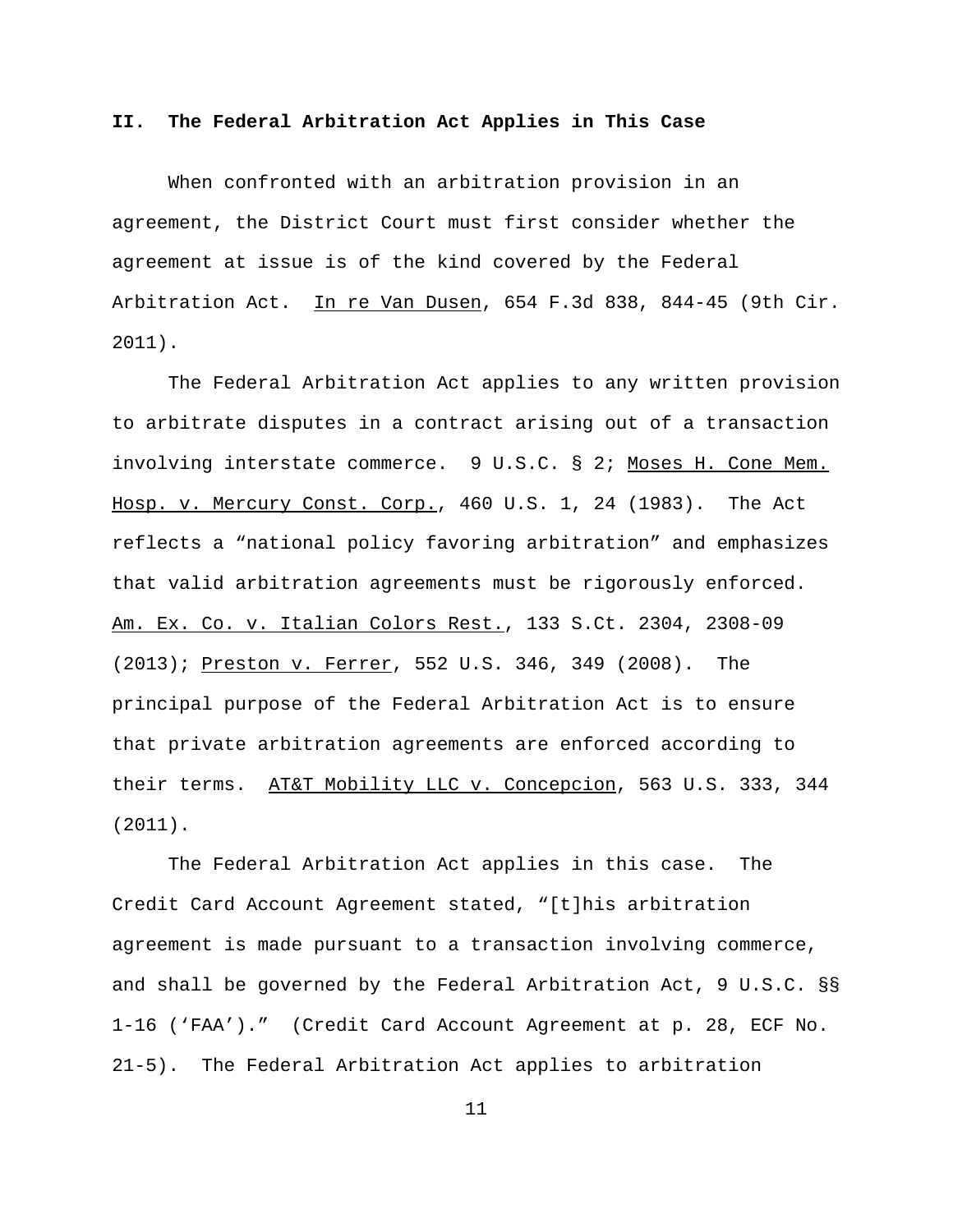provisions in consumer credit card account agreements. Krause v. Barclays Bank Delaware, 2013 WL 6145261, \*2 (E.D. Cal. Nov. 21, 2013) (citing Allied-Bruce Terminix Cos., Inc. v. Dobson, 513 U.S. 265, 274-75 (1995) (finding the interstate commerce requirement should be construed broadly to include all activities that merely affect interstate commerce)).

## **III. The Threshold Question of Arbitrability**

The primary purpose of the Federal Arbitration Act is to ensure that private agreements to arbitrate are enforced according to their terms. Stolt-Nielson S.A. v. AnimalFeeds Int'l Corp., 559 U.S. 662, 682 (2010). Courts must give effect to the contractual rights and expectations of the parties. Id. (citing Volt Info. Sciences, Inc. v. Bd. of Trs. of Leland Stanford Junior Univ., 489 U.S. 468, 479 (1989)). The parties' intentions control. Mitsubishi Motors Corp. v. Soler Chrysler-Plymouth, Inc., 473 U.S. 614, 626 (1985).

Defendant CACH, LLC argues that pursuant to the Credit Card Account Agreement at issue, threshold questions of arbitrability must be decided by an arbitrator, and not the Court. (Def.'s Response to Pla.'s Supp. Brief at pp. 6-7, ECF No. 34).

There is a presumption that courts will decide which issues are arbitrable. Oracle America, Inc. v. Myriad Group A.G., 724 F.3d 1069, 1072 (9th Cir. 2013). Arbitrability is an issue for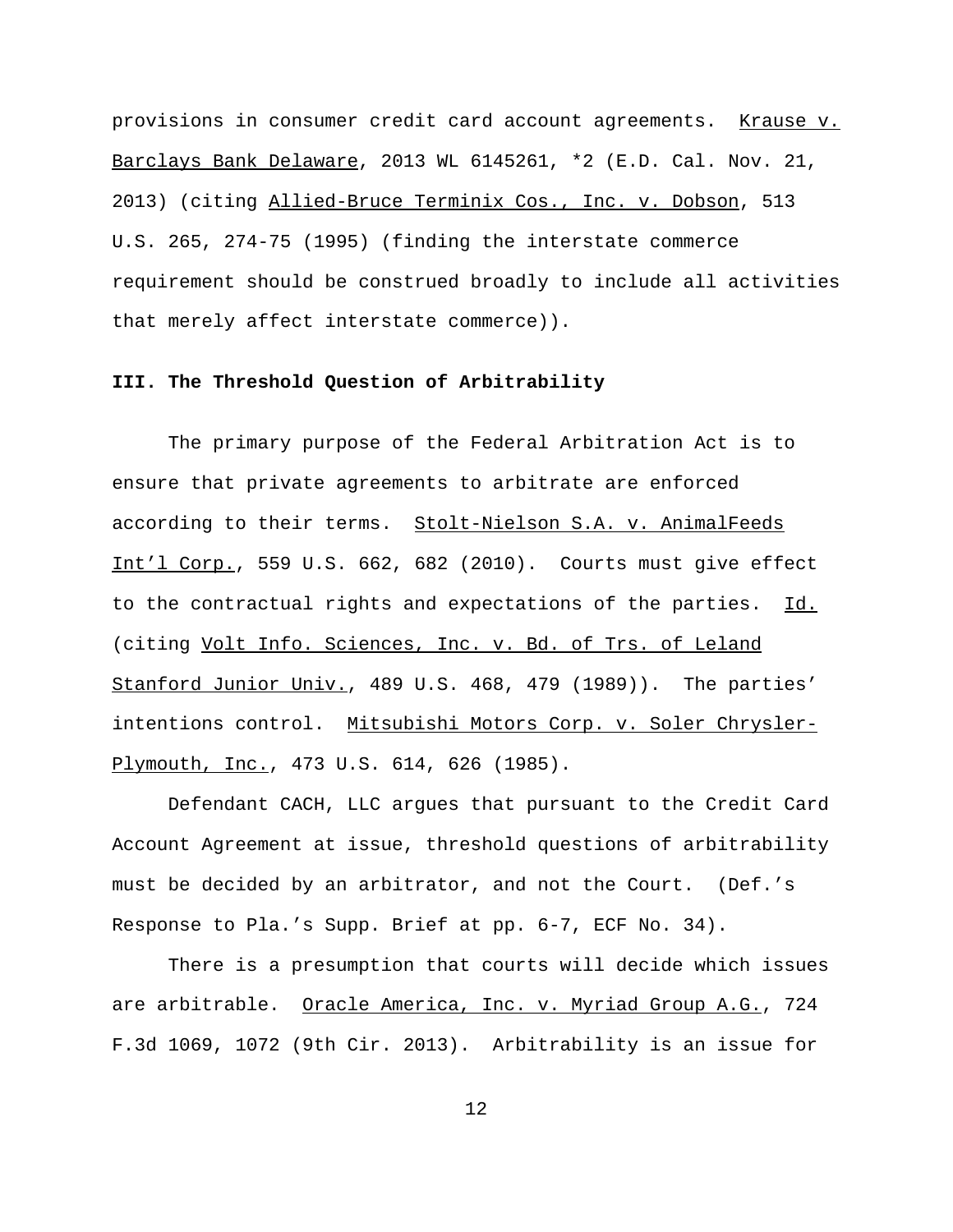judicial determination unless the parties provided otherwise. Howsam v. Dean Witter Reynolds, Inc., 537 U.S. 79, 83 (2002).

The United States Supreme Court has held that, despite the presumption that courts should decide which issues are arbitrable, the parties may agree to arbitrate the arbitrability of their dispute. Rent-A-Center, West, Inc. v. Jackson, 561 U.S. 63, 69 (2010). "Courts should not assume that the parties agreed to arbitrate arbitrability unless there is clear and unmistakable evidence that they did so." First Options of Chicago, Inc. v. Kaplan, 514 U.S. 938, 944 (1995) (internal quotation marks omitted) (quoting AT&T Technologies, Inc. v. Communications Workers of Am., 475 U.S. 643, 649 (1986)).

The language of an arbitration agreement may establish if arbitrability is for the court or delegated to an arbitrator. Fadal Machining Ctrs, LLC v. Compumachine, Inc., 461 Fed. Appx. 630, 632 (9th Cir. 2011). Such clear and unmistakable evidence can include a course of conduct demonstrating assent or an express agreement. Momot v. Mastro, 652 F.3d 982, 988 (9th Cir. 2011).

In Momot v. Mastro, 652 F.3d 982, 987-88 (9th Cir. 2011), the Ninth Circuit Court of Appeals reviewed an allocation agreement between investors in a restaurant. The language of the agreement in Momot provided as follows:

(a) Arbitration. If a dispute arises out of or relates to this Agreement, the relationships that result from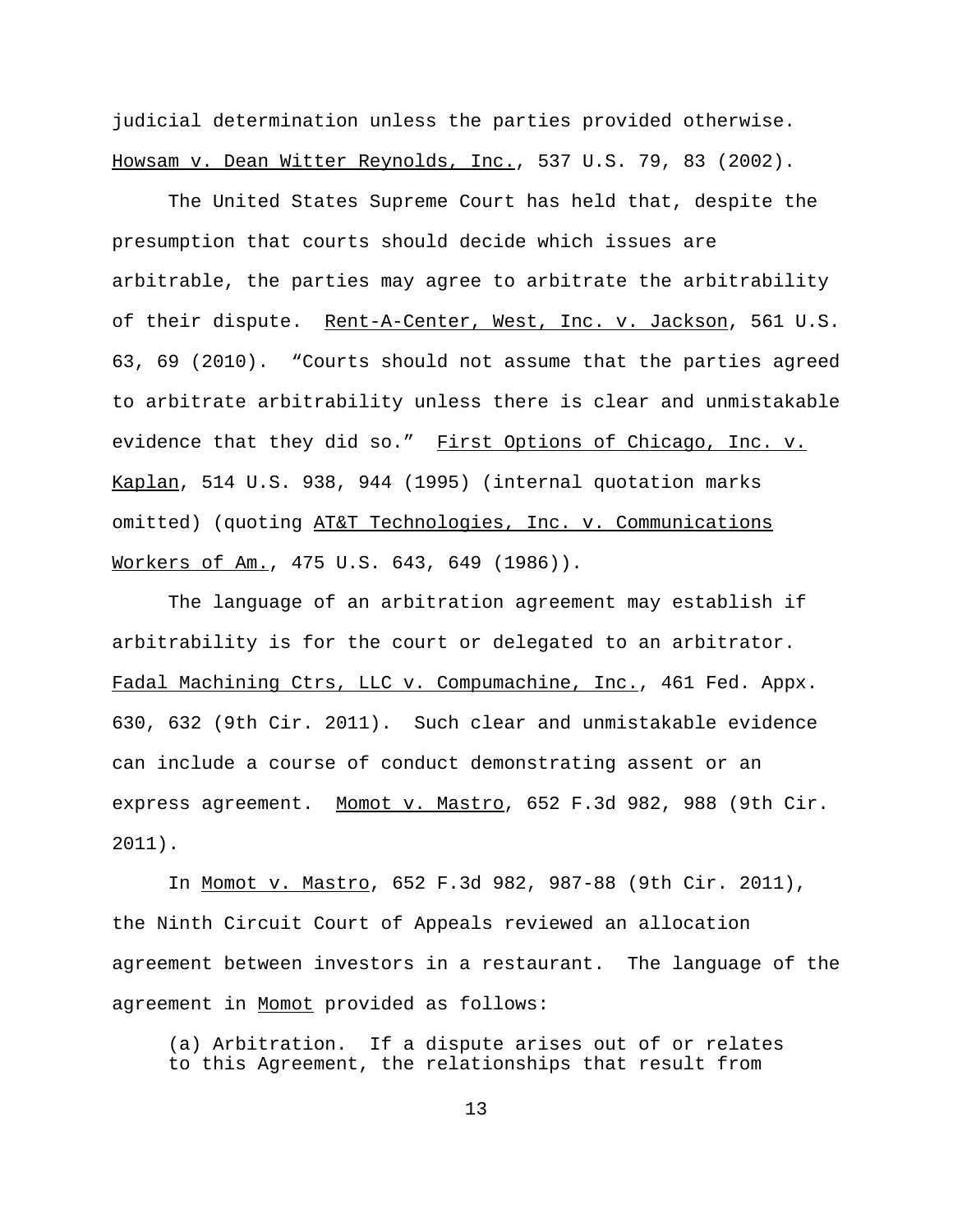this Agreement, the breach of this Agreement or the validity or application of any of the provisions of this Section 4, and, if the dispute cannot be settled through negotiation, the dispute shall be resolved exclusively by binding arbitration.

Id. at 988.

The Ninth Circuit Court of Appeals held there was clear and unmistakable evidence that the parties agreed to arbitrate threshold issues of arbitrability. The appellate court determined that the arbitration provision delegated authority to the arbitrator to determine "the validity or application of any of the provisions of the arbitration clause." Id. at 987. The Ninth Circuit Court of Appeals held that the language in the agreement required an arbitrator to decide threshold questions of arbitrability, not the District Court. Id. at 988.

# **A. Arbitration Provision in Plaintiff's Credit Card Account Agreement**

In this case, the Credit Card Account Agreement contains a similar arbitration provision to the one at issue in Momot. Page 27 of the Credit Card Account Agreement contained an "ARBITRATION AND LITIGATION" section. (Credit Card Account Agreement at p. 27, attached as Ex. 2 to Livits Decl., ECF No. 21-5). The Arbitration and Litigation Section of the Credit Card Account Agreement contained the following provision:

Any claim or dispute ("Claim") by either you or us against the other, or against the employees, agents or assigns of the other, arising from or relating in any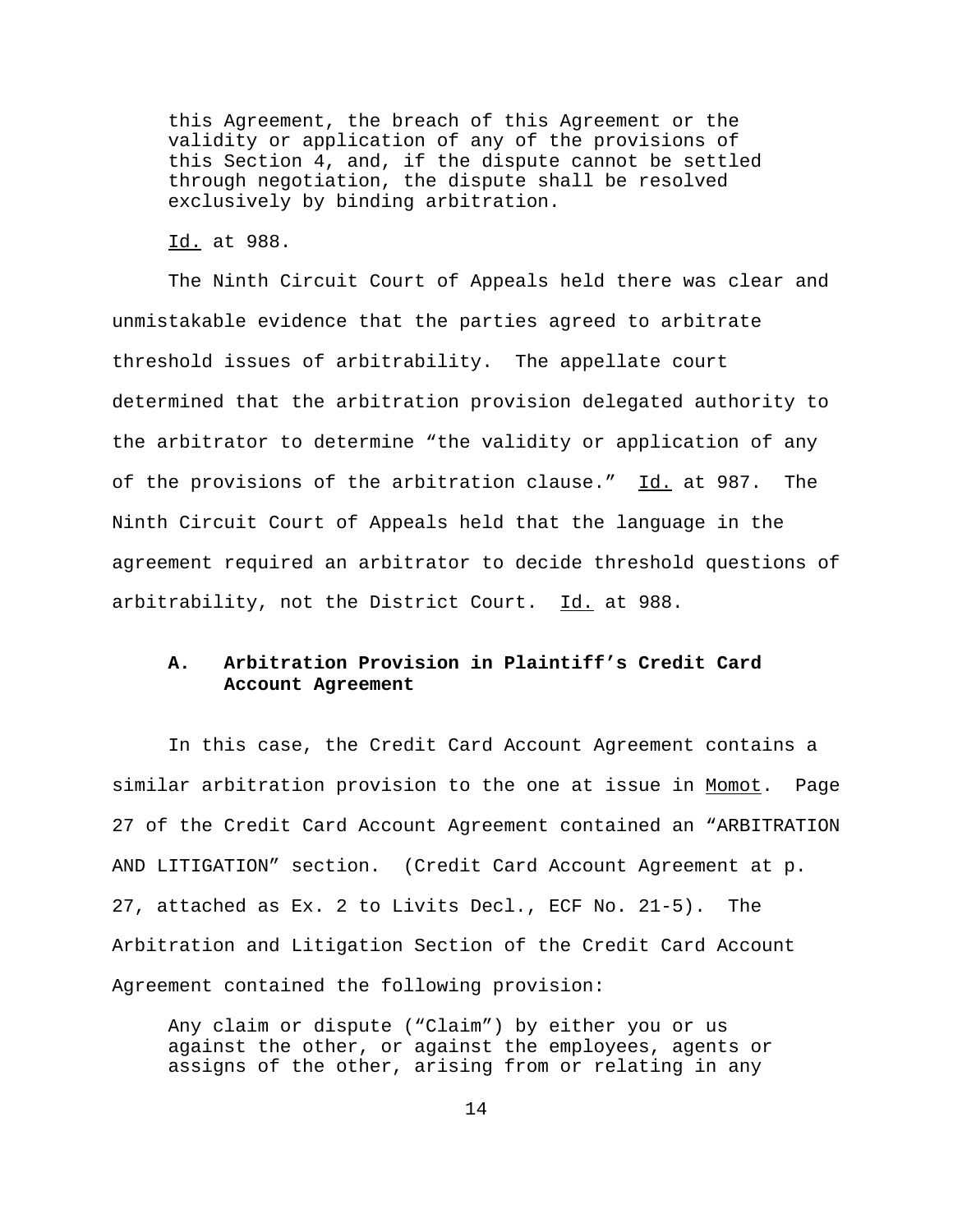way to this Agreement or any prior Agreement on your account (whether under a statute, in contract, tort, or otherwise and whether for money damages, penalties or declaratory or equitable relief), including Claims regarding the applicability of this Arbitration and Litigation Section or the validity of the entire Agreement or any prior Agreement, shall be resolved by binding arbitration.

(Credit Card Account Agreement at pp. 27-28, ECF No. 21-5). The language in the Arbitration and Litigation Section of the Credit Card Account Agreement is clear. It specifically states that the applicability or validity of the arbitration provision "shall be resolved by binding arbitration." (Id. at p. 28).

# **B. The Language in the Arbitration Provision Evidences a Clear and Unmistakable Intent of the Parties to Delegate Questions of Arbitrability to the Arbitrator**

The language of the Credit Card Account Agreement demonstrates a clear and unmistakable intention to arbitrate threshold issues concerning the validity and applicability of the arbitration provision contained in the Credit Card Account Agreement. Momot, 652 F.3d at 987; Mohamed v. Uber Tech., Inc., 836 F.3d 1102, 1110 (9th Cir. 2016) (finding the contract clearly and unmistakably delegated the question of arbitrability to the arbitrator).

Other federal District Courts examining similar arbitration provisions have found the arbitrator was required to rule on threshold questions of arbitrability. Orlob-Radford v. Midland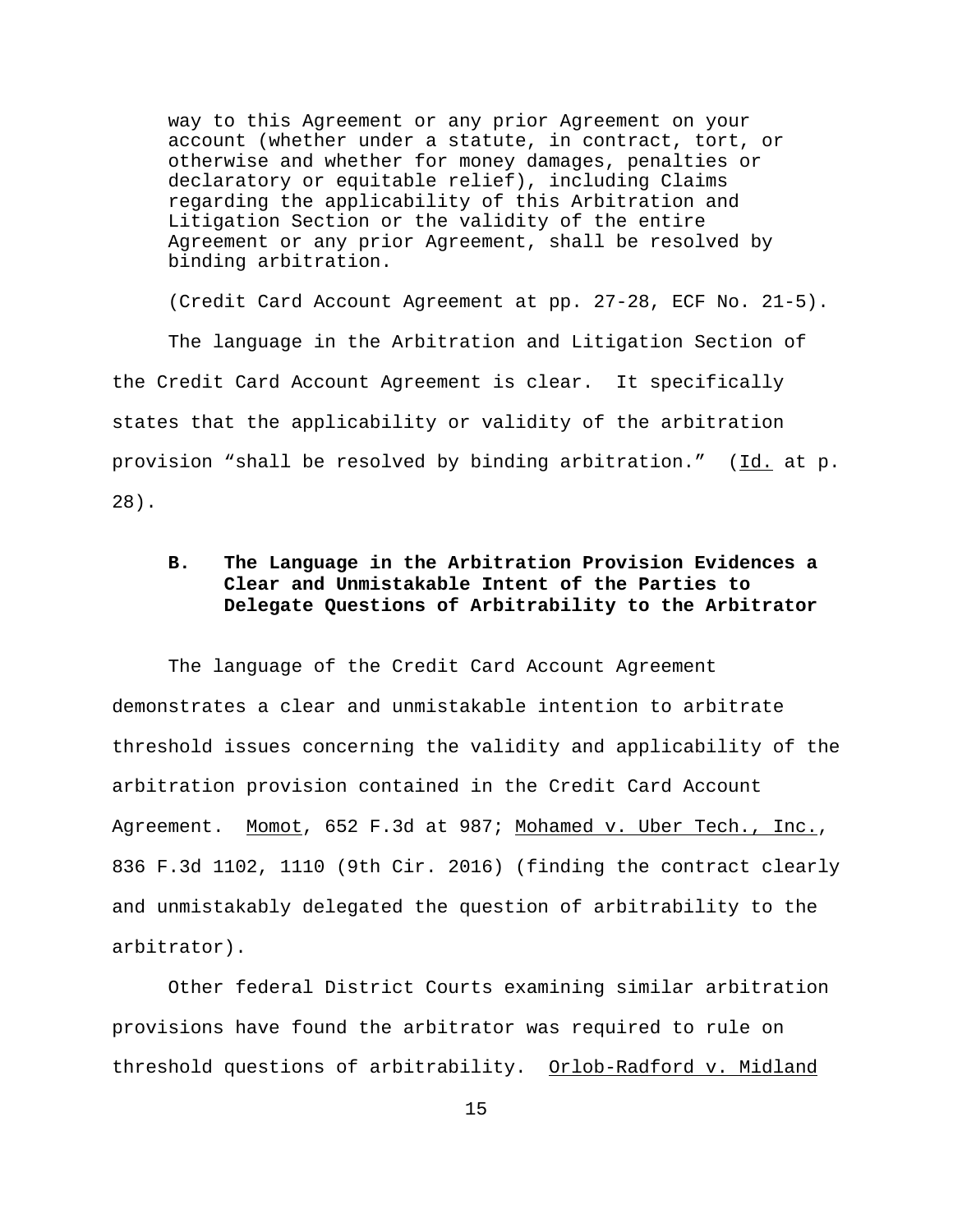Funding, LLC, 2016 WL 5859002, \*7 (E.D. Wash. Oct. 5, 2016); Cote v. Barclays Bank of Delaware, 2015 WL 251217, \*3 (S.D. Cal. Jan. 20, 2015); Krause v. Braclays Bank Delaware, 2013 WL 6145261, \*3 (E.D. Cal. Nov. 21, 2013); Gillette v. First Premier Bank, 2013 WL 3205827, \*2 (S.D. Cal. June 24, 2013); see Johnson v. Santander Consumer USA, Inc., 2015 WL 7567483, \*2 (D. Az. Nov. 25, 2015).

Plaintiff has raised a number of arguments in her Opposition and subsequent briefing concerning the validity and scope of the arbitration provision at issue. Plaintiff challenges the applicability of the arbitration provision to her causes of action and questions the enforceability of the provision. Plaintiff argues that the arbitration provision is not applicable to her because Bank of America entered into a settlement and agreed not to enforce such provisions in Ross v. Bank of America, N.A. (USA), MDL No. 1409, Civ. No. 07-7116 (S.D. N.Y. 2010). Plaintiff's arguments are threshold questions for the arbitrator.

The facts in Orlob-Radford v. Midland Funding, LLC, 2016 WL 5859002, \*7 (E.D. Wash. Oct. 5, 2016) are similar to the facts of this case. In Orlob-Radford, the plaintiff opened a credit card account with Bank of America in 2003, and her account was purchased by a third-party in 2011. Id. at \*1. The plaintiff filed a complaint in federal district court against the third-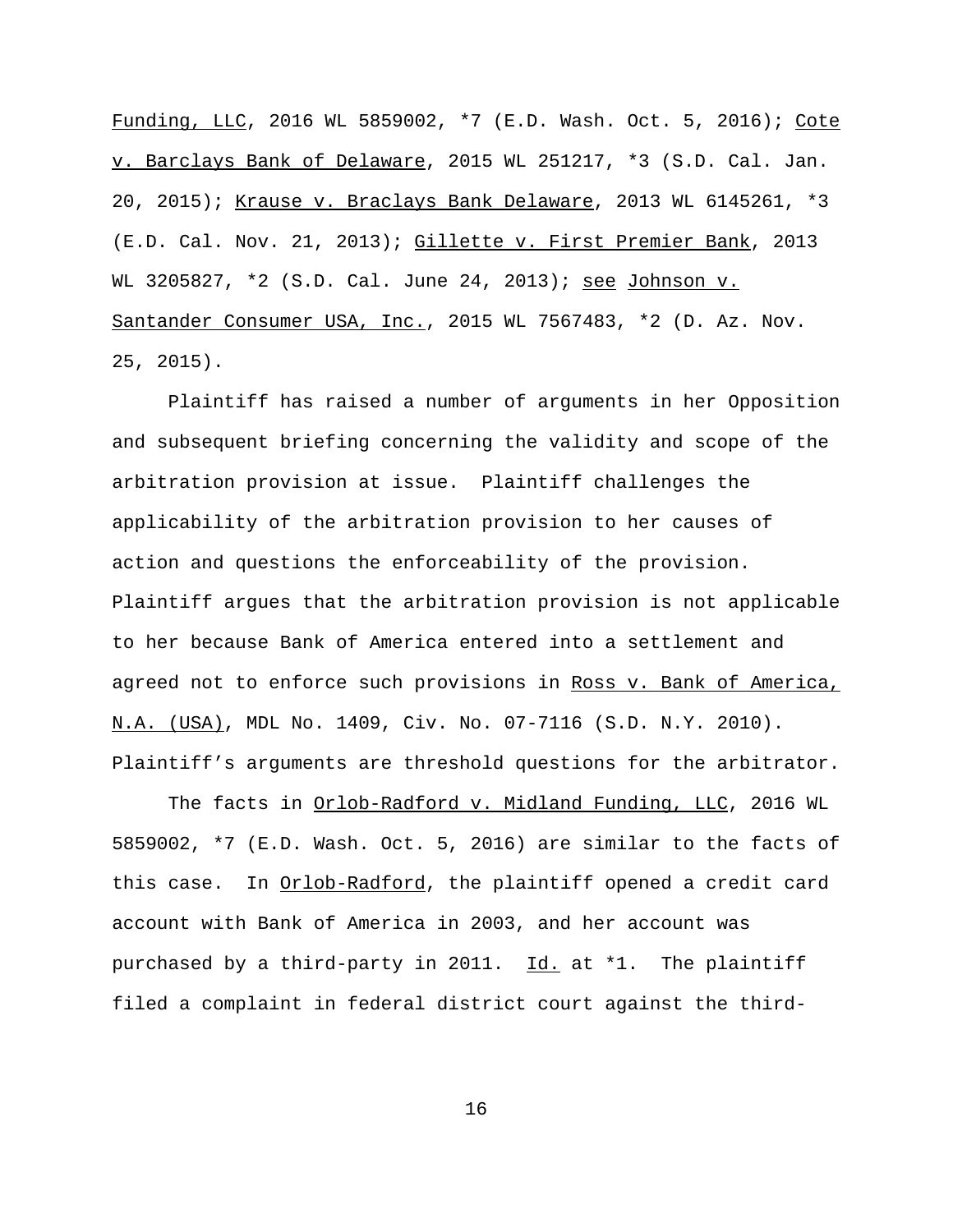party debt collector for causes of action relating to collection of her credit card debt. Id. at \*2.

The defendant debt collector filed a motion to compel arbitration. The plaintiff opposed the motion, asserting that the arbitration clause in her credit card agreement was unenforceable pursuant to the Bank of America settlement in Ross v. Bank of America, N.A. (USA), MDL No. 1409, Civ. No. 07-7116 (S.D. N.Y. 2010) along with a number of other challenges to the validity and applicability of the arbitration agreement. Orlob-Radford, 2016 WL 5859002, at \*7.

The Eastern District of Washington district court held that the Bank of America credit card agreement, which is similar to the agreement in this case, contained "clear and unmistakable evidence of a delegation of the issue of arbitrability to an arbitrator." Id. The district court ruled that plaintiff's arguments relating to the Ross settlement and other arguments concerning the applicability and enforceability of the agreement "must be made to an arbitrator." Id.

Just as in Orlob-Radford, the arbitration provision in the Credit Card Account Agreement in this case contains clear and unmistakable language of the parties' intent to have questions of arbitrability be decided by an arbitrator, not the District Court. Momot, 652 F.3d at 987; Mohamed, 836 F.3d at 1110.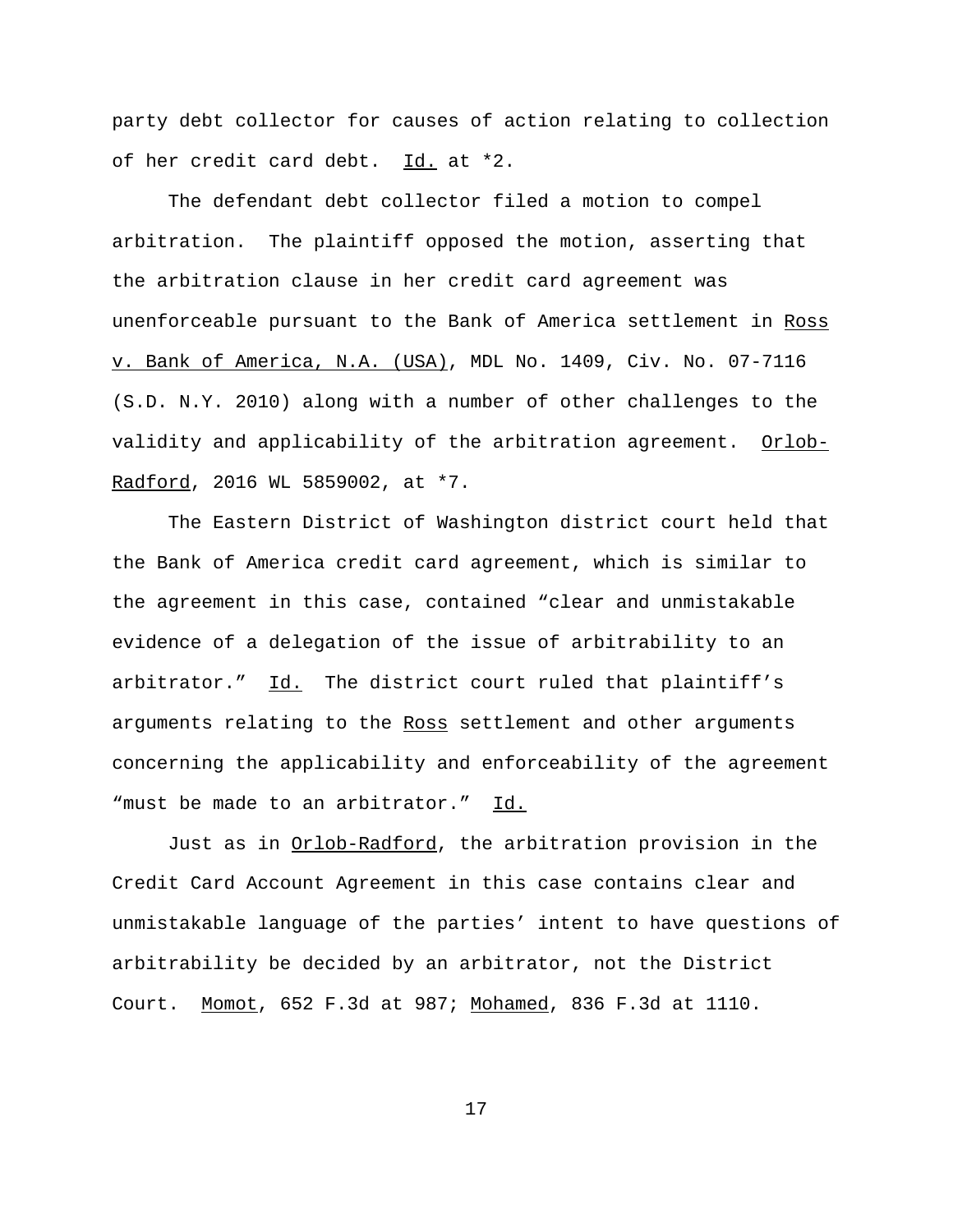Defendants' Motion to Compel Arbitration (ECF No. 21) is **GRANTED, IN PART.**

The Federal Arbitration Act provides that the Court, "upon being satisfied that the issue involved in such suit or proceeding is referable to arbitration under such an agreement, shall on application of one of the parties stay the trial of the action until such arbitration has been had in accordance with the terms of the agreement." 9 U.S.C. § 3.

The Court may dismiss the case in favor of arbitration if it is clear that all claims are subject to arbitration. See Thinket Ink Info. Res., Inc. v. Sun Microsystems, Inc., 368 F.3d 1053, 1060 (9th Cir. 2004); Sparling v. Hoffman Const. Co., Inc., 864 F.2d 635, 637-38 (9th Cir. 1988).

Here, there is a dispute as to the threshold question of the applicability of the Ross settlement to Plaintiff's arbitration agreement. The case is **STAYED** pending resolution of that question.

## **CONCLUSION**

Defendant CACH, LLC's MOTION TO COMPEL ARBITRATION AND DISMISS CLAIMS (ECF No. 21) is **GRANTED, IN PART**.